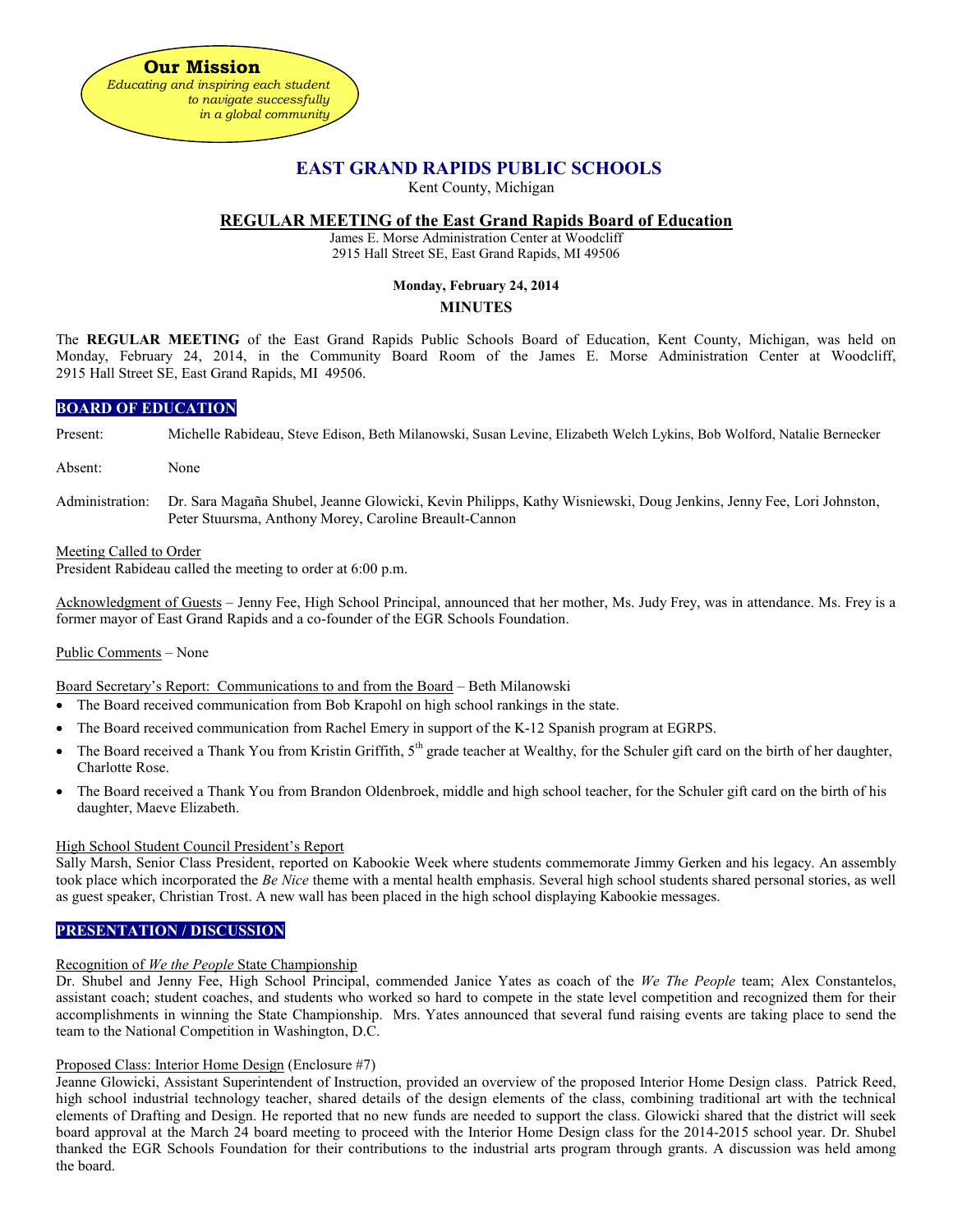#### High School Report (Enclosure #8)

Jenny Fee and Lori Johnston, Director of Guidance, presented the new design of the 2013 High School Report, which is a website created to build upon year-to-year. Fee shared a history of EGRHS student performance showing student growth in assessments.

Johnston reported on guidance services including Academic Counseling, Assessment Coordination, Honors and Recognitions, Post-Secondary Planning, Support Services, Interventions, and Transition Services. She reported statistics on college applications and acceptance numbers, post secondary plans, ACT scores indicating college readiness, as well as a comparison of like districts, and ACT vs. SAT comparisons and explanations. Historical data was also presented. Advanced placement testing and courses were detailed, the number of students who take the tests, as well as overall results. Postsecondary enrollment statistics were also provided. A discussion was held among the board.

## **ACTION ITEMS - CONSENT AGENDA**

Background: In order to save time during the meeting, we are using a Consent Agenda. Items in the Consent Agenda include those that are routine or have been previously discussed by the Board of Education. Any board member may request to have any item removed for a separate discussion and vote.

Recommendation: Motion to approve the item in the Consent Agenda, Numbers 9 through 10.

Approval of Minutes of REGULAR Meeting of 1/27/2014 (Enclosure #9) Approval of Payment of Bills – January 2014 (Enclosure  $\#10$ )

Member Edison moved to approve Consent Agenda Items 9-10. Member Milanowski seconded the motion. Motion passed 7-0.

## **OTHER ACTION ITEMS**

Approval of International Baccalaureate – Jeanne Glowicki (Enclosure 11)

- Background: An overview of the process the district has gone through in researching the International Baccalaureate (IB) program was presented at the January 27, 2014, board meeting. Approval from the board is requested for continued support of the IB application process.
- Recommendation: Motion to approve the submission of the International Baccalaureate (IB) application for East Grand Rapids Public Schools.

Dr. Shubel thanked the IB committee for their work on the IB research and application process. Heather McKinney and Janice Yates, high school teachers, were in the audience this evening, and Dr. Shubel recognized them for their work on the committee.

Member Edison moved to approve the submission of the International Baccalaureate (IB) application. Member Levine seconded the motion. Motion passed 7-0.

#### Approval of 2014-2017 Strategic Plan (Enclosure #12)

Background: An in-depth overview and update on the strategic planning processes was presented at the January 13, 2014, board meeting.

Recommendation: Motion to approve the 2014-2017 Strategic Plan for East Grand Rapids Public Schools.

Member Wolford moved to approve the 2014-2017 Strategic Plan for East Grand Rapids Public Schools. Member Bernecker seconded the motion. Motion passed 7-0.

#### Michigan Law on Conflict of Interest (PA 317 of 1968 and PA 145 of 1997)

President Rabideau reminded board members if they have a conflict of interest on any item on the board agenda notice must be given ahead of time to the board president or superintendent. A motion is not required.

## Annual Election Approval (Enclosure #14)

Background: The Administration requests approval by the Board of Education of a resolution authorizing the ballot issues on the May 6, 2014, regular election as listed in Enclosure #14.

Recommendation: Motion to approve the resolution authorizing the May 6, 2014, regular election.

Member Edison moved to approve the resolution authorizing the May 6, 2014, regular election. Member Milanowski seconded the motion. A discussion was held among the board. Joint presentations on the bond and *EGR Now!* will take place at all of the March PTO meetings, and communications to the EGR community will be mailed in early March. President Rabideau publicly thanked fellow board members for proactively seeking feedback from community members. Motion passed 7-0.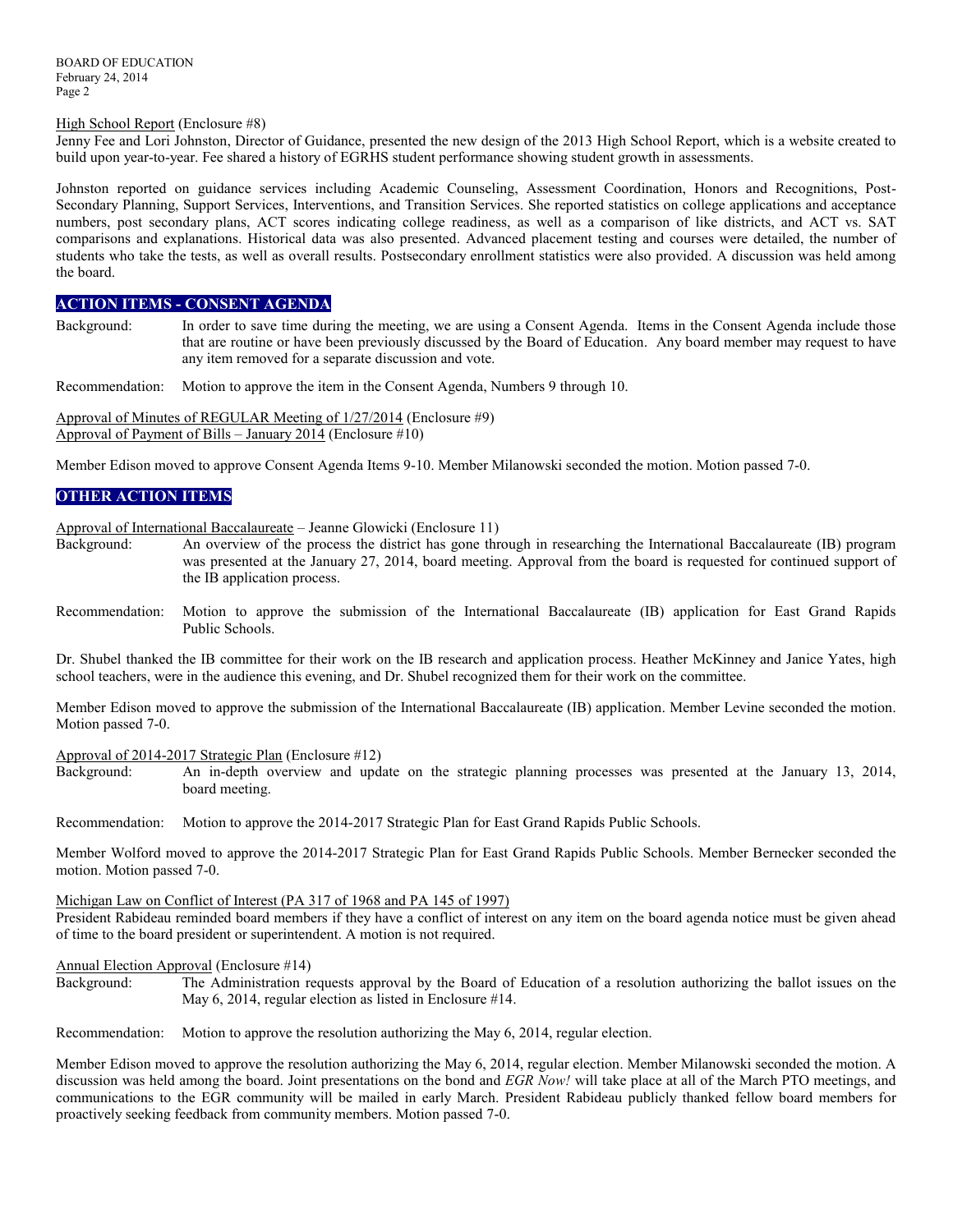## **ADMINISTRATIVE REPORTS**

### Superintendent

Dr. Shubel reported on several activities that have taken place in the school buildings. She congratulated high school staff and students on a successful Kabookie Week which kicked off at the high school with an assembly featuring several students who presented powerful messages to the audience, as well as many student activities throughout the week. The Yule Ball was held in the high school cafeteria involving a Harry Potter theme, and a great time was had by all students, staff, and parents in attendance.

Dr. Shubel shared 5<sup>th</sup> grade Wealthy elementary student, Caroline Grin's, video that she submitted to the White House Student Film Festival. Her video was titled, "What We Can Do With Technology." The video was also shared with the Foundation to show how their support has been used in the elementary buildings.

Dr. Shubel announced that today is "100 Day" in our schools, and she presented each board member with a 100 Day pencil.

Dr. Shubel acknowledged Jeanne Glowicki on her work with the Professional Development days. An incredible amount of time, effort, and expertise goes into running the three days of PD. Dr. Shubel thanked Glowicki and the PD committee for their work in coordinating the PD sessions.

#### Assistant Superintendent of Business

Kevin Philipps reported on the Governor's 2014-2015 Budget Proposal indicating the Foundation Allowance projection, MSPERS funding, as well as School Aid Fund projections. He also reported on the changes to Professional Development requirements, as well as the number of days of instruction (175) starting in 2014-2015. Philipps provided the EGRPS 2014-2015 Budget Projection with a revised deficit of \$685,734. A discussion was held among the Board.

### Assistant Superintendent of Instruction

Jeanne Glowicki reported on February PD and acknowledged the committee for their commitment and work in putting together such great learning opportunities for our staff.

### Board Member Reports

*Communications Committee –* President Rabideau reported that the committee will be meeting soon to work on bond education materials.

*Facilities Committee –* No reports.

*Finance Committee –* No reports.

*Joint Facilities Committee –* No reports.

*Legislative Liaison Committee* – Member Edison was unable to attend the last committee meeting. Member Welch Lykins shared that we need to continue to be active and involved with legislative issues. She shared that the personal phone calls from community members to legislators are making a difference.

*Personnel Committee –* No reports.

*Policy Review Committee –* No reports.

### Liaisons

*EGR Schools Foundation –* Member Bernecker reported that the *EGR Now!* committee plans to work together with Kevin Philipps to educate the community on how the bond proposal and *EGR Now!* can help support our schools.

*Community Action Council –* Member Levine reported that the committee is in the process of putting together an event with the dates and details to be announced.

*PTO Council –* No reports.

*Parks & Recreation* – Member Edison reported that the committee has not met but the next phase of a city project is being reviewed and will be submitted to the state seeking matching funds.

*Superintendent's Advisory Council (SAC) –* Member Wolford reported that Kathy Wisniewski, Director of Special Education, presented on special education. Jeanne Glowicki presented an update on the IB program. Budget discussions will begin next month.

*Leadership & Youth Development (LYD) –* Member Milanowski reported that LYD will coordinate the *Be Nice* program and Kabookie Week in the future and will seek student leaders for these activities. This will allow for a greater number of students to be involved in leadership opportunities. LYD will also be looking for new interns.

*Parent Advocates for Special Education (PASE) –* No reports.